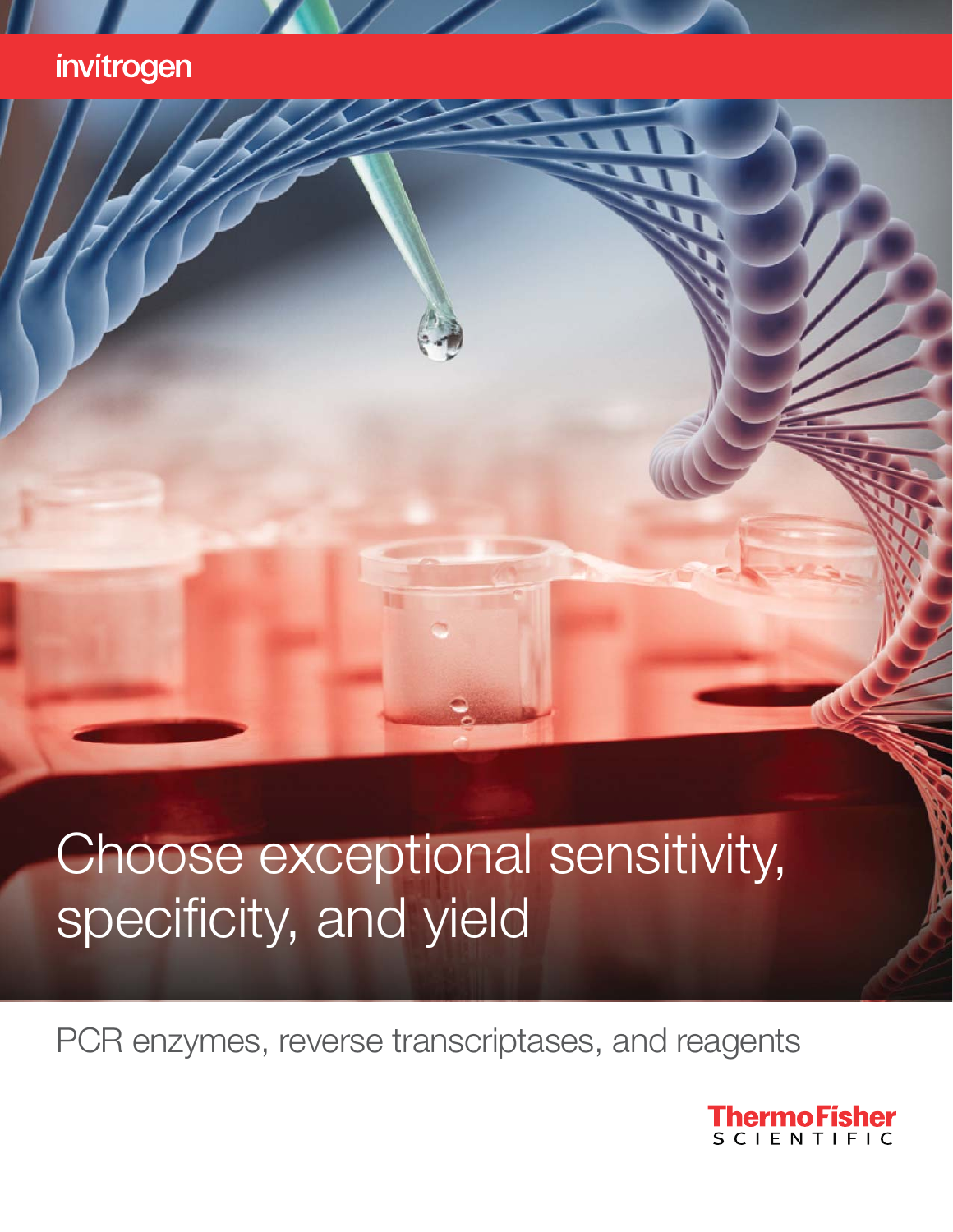## Choose a PCR enzyme that fits your application

## We offer quality PCR enzymes and reagents with the consistency and performance you need

# Choose which best fits your needs



Choose the category that best fits your research application, then pick a product from the options described.

#### Standard PCR

Standard Taq DNA polymerase reagents provide reliable and robust amplification for general PCR applications.

- Invitrogen™ Taq DNA Polymerase—widely used for routine amplification and available as a native or recombinant enzyme; the recombinant form is also available as Invitrogen™ PCR SuperMix
- Applied Biosystems™ AmpliTaq™ DNA Polymerase reliable and cost-effective, the Applied Biosystems™ AmpliTaq™ 360 Buffer Kit promotes the amplification of a variety of templates including GC-rich templates when using the 360 GC Enhancer

#### Hot-start PCR

Hot-start PCR reduces nonspecific amplification, increases the yield of target amplicon, and allows for convenient room temperature reaction setup.

- Invitrogen™ Platinum™ Taq DNA Polymerase highly specific, antibody-mediated, hot-start DNA polymerase available as a stand-alone enzyme and in new convenient 2X master mix formats with options for direct gel loading of PCR products; 2X master mixes are provided with Invitrogen<sup>™</sup> Platinum<sup>™</sup> GC Enhancer for robust amplification of GC-rich targets
- Applied Biosystems™ AmpliTaq Gold™ DNA Polymerase—a chemically modified hot-start DNA polymerase available as an Applied Biosystems™ AmpliTaq Gold™ 360 Master Mix, which helps enable amplification of a full range of challenging targets

#### High-fidelity/high-specificity PCR

High-fidelity is required for applications where sequence accuracy is crucial. All four high-fidelity enzymes listed below utilize Invitrogen™ Platinum™ antibody-mediated hotstart technology. The Invitrogen<sup>™</sup> AccuPrime<sup>™</sup> accessory protein further increases specificity.

- Invitrogen™ Platinum™ Taq DNA Polymerase, High Fidelity—a PCR enzyme blend with 6x higher fidelity than Taq that amplifies fragments up to 20 kb and is available as Invitrogen™ Platinum™ PCR SuperMix, High Fidelity
- Invitrogen™ AccuPrime™ Taq DNA Polymerase, High Fidelity—formulation with a proofreading enzyme for greater accuracy (9x higher than Taq DNA polymerase) and AccuPrime accessory proteins for improved specificity and yields through the prevention of mispriming during every PCR cycle
- Invitrogen™ Platinum™ Pfx DNA Polymerase—a highly processive and accurate enzyme (26x higher fidelity than Taq DNA polymerase) for high yields of PCR products up to 12 kb
- Invitrogen™ AccuPrime™ Pfx DNA Polymerase—a combination of Platinum Pfx DNA polymerase and AccuPrime accessory proteins for highest fidelity (26x Taq) and specificity, available as Invitrogen<sup>™</sup> AccuPrime™ Pfx SuperMix

#### First-strand cDNA synthesis kits

These kits offer superior reduced gene bias with higher yields of full-length cDNA for downstream RT-PCR and RT-qPCR applications.

- Invitrogen™ SuperScript™ IV First-Strand Synthesis System—a top choice for performance and flexibility for all RT-PCR applications, enabling reliable cDNA synthesis with increased inhibitor resistance and reaction speed
- Applied Biosystems™ High-Capacity cDNA Reverse Transcription Kit—a cost-effective and flexible format for routine cDNA synthesis

#### Master mix for real-time PCR

Minimize pipetting to reduce the risk of contamination while getting the most sensitive qPCR performance.

• Invitrogen™ SuperScript™ VILO™ Master Mix convenient single-tube format designed to increase cDNA yields with excellent linearity across the broadest range of input RNA

#### Stand-alone reverse transcriptases

We offer a wide range of stand-alone reverse transcriptases to reliably and efficiently deliver high yields of full-length cDNA.

| • Invitrogen <sup>™</sup> SuperScript <sup>™</sup> IV Reverse |
|---------------------------------------------------------------|
| Transcriptase - a robust reverse transcriptase that           |
| enables high cDNA yields in the presence of reaction          |
| inhibitors, superior sensitivity with degraded RNA            |
| samples, and a fast reaction time of 10 minutes               |
|                                                               |

- Invitrogen™ SuperScript™ III Reverse Transcriptase engineered for higher thermostability (half-life of 220 minutes at 50°C) and reduced RNase H activity, enabling high yields of full-length cDNA
- Invitrogen™ MuLV Reverse Transcriptase—an efficient reverse transcriptase for a variety of templates, with a standard reaction temperature of 37°C

#### One-step RT-PCR system

The Invitrogen™ SuperScript™ III One-Step RT-PCR System with Platinum Taq DNA Polymerase offers the ability to achieve sensitive and reproducible endpoint detection and analysis of RNA, with first-strand cDNA synthesis and PCR in a convenient one-step formulation.

Along with these products, we also have enzyme choices for specialized applications such as fast PCR,